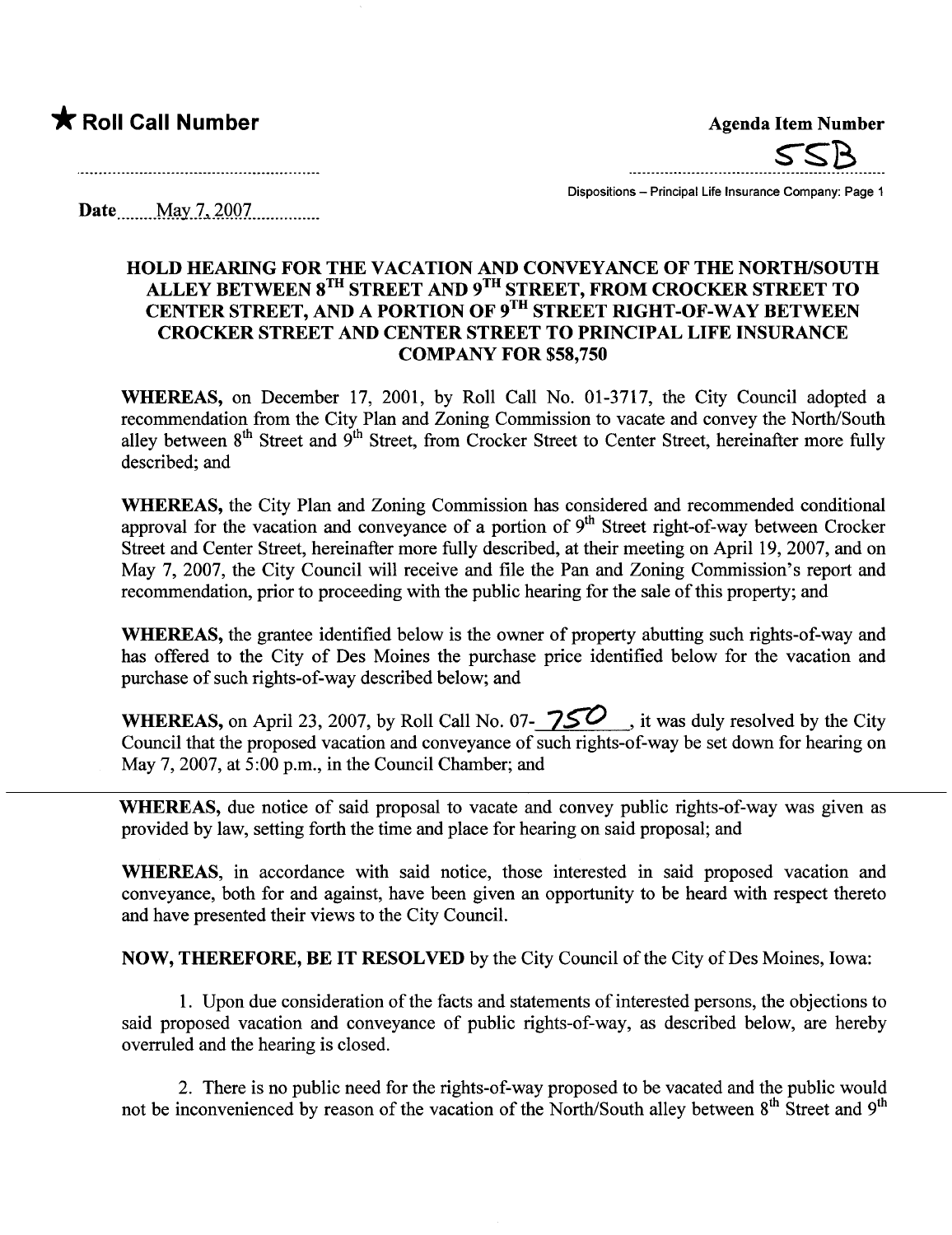\_.............................SsJ.......

Dispositions - Principal Life Insurance Company: Page 2

Date. ......Ml,y..7 ...4..QQ7..mo mm \_ m

Street, from Crocker Street to Center Street, and a portion of 9<sup>th</sup> Street right-of-way between Crocker Street and Center Street, more specifically described as follows:

All of the North/South alley right-of-way lying West of and adjoining Lots 28 through 36, Geo. Sneer's Subdivision, an Official Plat, all now included in and forming a part of the City of Des Moines, Polk County, Iowa and containing 0.22 acres (9,508 S.F.).

And

A part of  $9<sup>th</sup>$  Street right-of-way between Crocker and Center Streets in the City of Des Moines, Polk County, Iowa and described as follows:



Commencing at the Northwest comer of Lot 1 in Block "0" of Holcomb's Addition, an Official Plat; thence South  $0^{\circ}$ (Degrees) 30'(Minutes) 56"(Seconds) West along the West line of said Block "0", 413.60 feet; thence South 7°10'11" East, 15.00 feet to the point of beginning; thence continuing South  $7^{\circ}10^{\circ}11^{\prime\prime}$ East, 37.38 feet; thence South 13°52'34" East, 133.50 feet to a point on the North right-of-way line of Center Street; thence North 89°18'26" West along the North right-of-way line of Center Street extended, 16.69 feet; thence North 42°04'53" West, 27.75 feet; thence North 5°45'43" West, 35.53 feet; thence North 0°08'11" East, 81.76 feet; thence North 3°55'45" East, 28.85 feet to the point of beginning and containing 0.06 acres (2,752 S.F.).

3. That the sale and conveyance of such rights-of-way, as described below, to Principal Life Insurance Company for \$58,750, together with payment by such grantee of the estimated publication and recording costs for this transaction, be and is hereby approved:

All of the vacated North/South alley right-of-way lying West of and adjoining Lots 28 through 36, Geo. Sneer's Subdivision, an Official Plat, all now included in and forming a part of the City of Des Moines, Polk County, Iowa and containing 0.22 acres (9,508 S.F.).

And

A part of vacated 9<sup>th</sup> Street right-of-way between Crocker and Center Streets in the City of Des Moines, Polk County, Iowa and described as follows:

Commencing at the Northwest comer of Lot 1 in Block "0" of Holcomb's Addition, an Official Plat; thence South  $0^{\circ}$ (Degrees) 30'(Minutes) 56"(Seconds) West along the West line of said Block "0", 413.60 feet; thence South 7°10'11"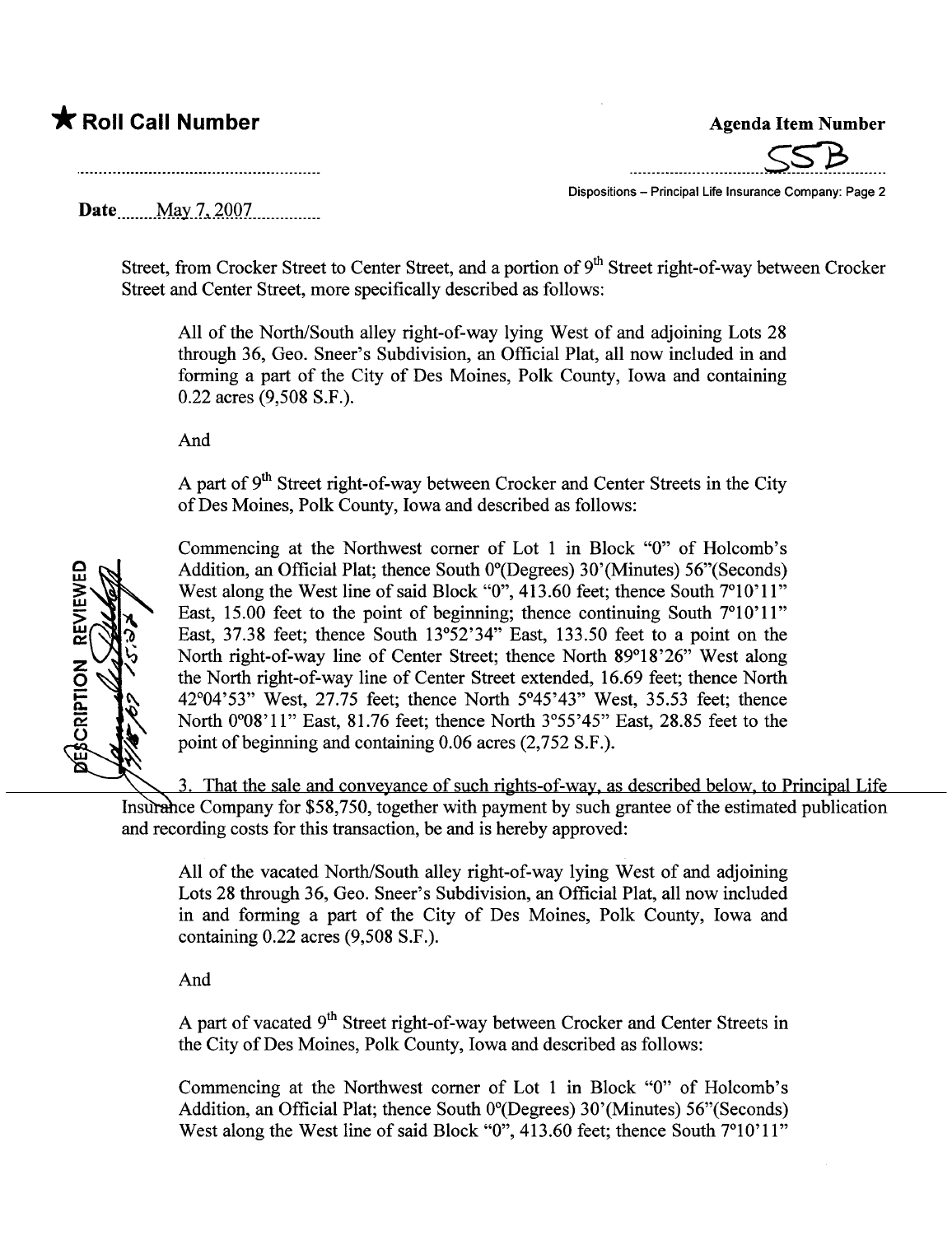Dispositions - Principal Life Insurance Company: Page 3

....\_\_\_\_\_\_\_\_\_\_\_\_..\_\_\_.\_.\_.\_\_\_\_\_~B.......

Date ........ .M.l,Y..7...iQQ7.mmm. \_ m\_

East, 15.00 feet to the point of beginning; thence continuing South  $7^{\circ}10^{\circ}11^{\circ}$ East, 37.38 feet; thence South 13°52'34" East, 133.50 feet to a point on the North right-of-way line of Center Street; thence North 89°18'26" West along the North right-of-way line of Center Street extended, 16.69 feet; thence North 42°04'53" West, 27.75 feet; thence North 5°45'43" West, 35.53 feet; thence North 0°08'11" East, 81.76 feet; thence North 3°55'45" East, 28.85 feet to the point of beginning and containing 0.06 acres (2,752 S.F.).

4. The Mayor is authorized and directed to sign the Offer to Purchase and the Quit Claim Deed for the conveyances identified above, and the City Clerk is authorized and directed to attest to the Mayor's signature.

5. Upon final passage of an ordinance vacating the said rights-of-way and upon proof of payment of the consideration plus \$113 for publication and recording costs, the City Clerk is authorized and directed to forward the original of the said Deed, together with a certified copy of this resolution and of the affidavit of publication of the notice of this hearing, to the Real Estate Division of the Engineering Department for the purose of causing said documents to be recorded.

6. The Real Estate Division Manager is authorized and directed to forward the original of the Deed, together with a certified copy of this resolution and of the affidavit of publication of the notice of this hearing, to the Polk County Recorder's Office for the purpose of causing these documents to be recorded.

7. Upon receipt of the recorded documents back from the Polk County Recorder, the Real Estate Division Manager shall mail the original of the Quit Claim Deed and copies of the other documents to the grantee.

8. The proceeds from the sale of this property will be deposited into the following account: 2007-08 Operating Budget, Page 255, Property Maintenance, SP767.

**Sales**